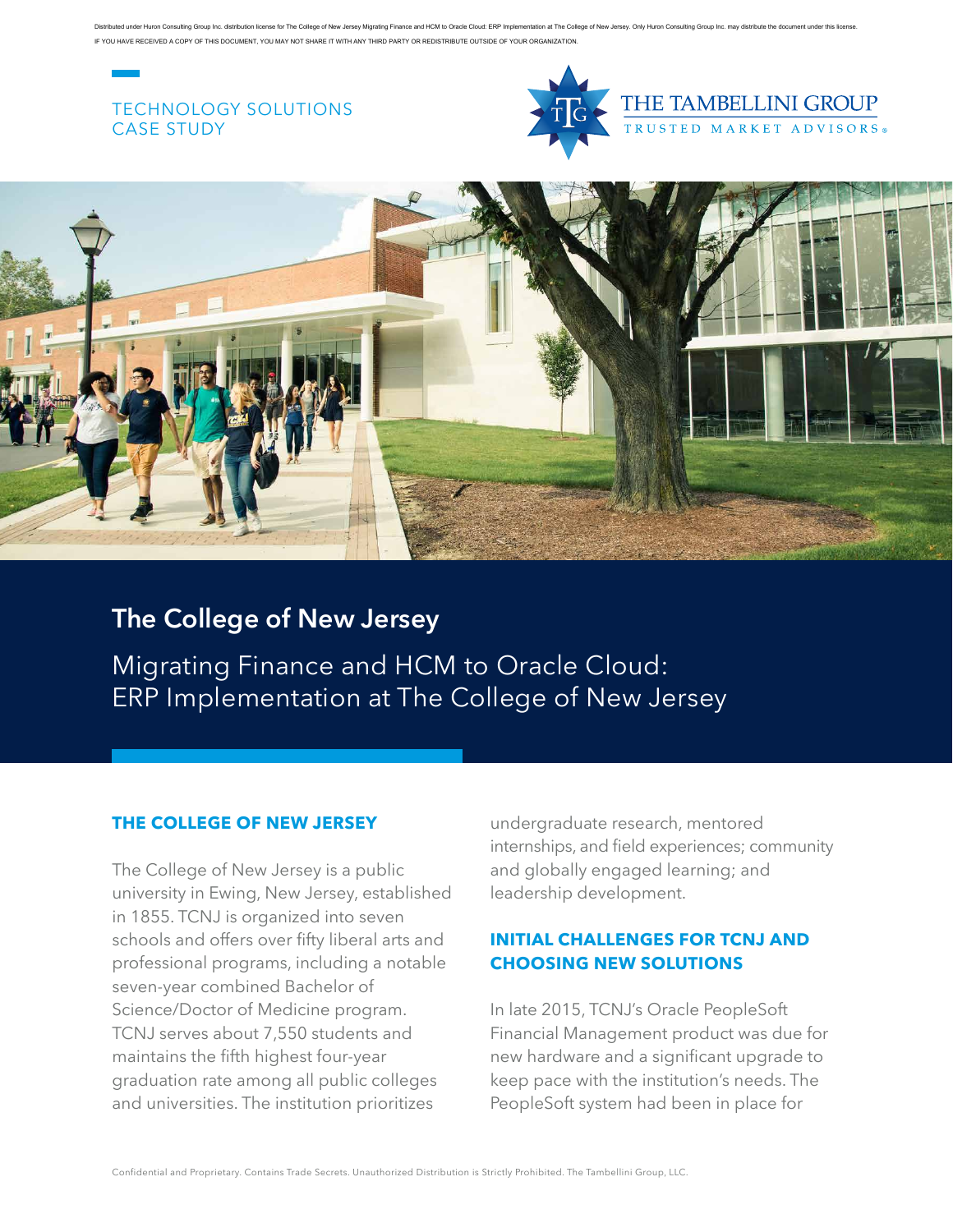

about 20 years, and Sharon Blanton, Vice President and Chief Information Officer of TCNJ, soon realized the overhaul would be comparable to implementing a new system. She took the opportunity to survey the enterprise resource planning (ERP) options available on the market. After some initial research, Blanton and her team calculated the return on investment for the latest version of Oracle PeopleSoft, along with the Workday Cloud Platform and Oracle ERP Cloud. The TCNJ team decided that Oracle ERP Cloud offered the features they wanted at the best price point, with a modern system designed to last for years to come. After choosing Oracle ERP Cloud, TCNJ began the implementation of Oracle Financials Cloud and Oracle Taleo Recruiting Cloud Service suites first. The financials solution is scheduled to go live July 2019 followed by Taleo in January 2020.

Initially starting down an implementation path with another vendor, TCNJ soon found the implementation design and

pace to be incompatible. The accelerated and targeted rollout was too aggressive for an institution working to understand the product and modernize their business processes throughout the implementation. Blanton and her team continued for six months before deciding to halt the project mid-year in 2017. At that point, TCNJ was able to begin fresh with Oracle HCM Cloud and a new implementation partner, Huron. Oracle HCM Cloud is now slated to go live in January 2020, as Huron has helped drive the implementation forward in a supportive way that is also responsive to TCNJ staff's demanding daily work schedules.

The institution rounded out its initial Oracle selections by adding Oracle Planning and Budgeting Cloud and Oracle Project Portfolio Management. The implementation of the combined Oracle cloud suites is slated to span just over two years. TCNJ has also recently updated its Oracle PeopleSoft Student product, which, according to Blanton, fulfills their current needs. They plan to use PeopleSoft Student for the next few years.

## **BEST PRACTICES FOR CHOOSING A VENDOR AND PRODUCT**

Blanton says essential to their success is the fact that the TCNJ team had implemented smaller cloud projects before they took on the Oracle ERP Cloud implementation. The previous experience helped them prepare for the evolving IT roles and process management changes that accompany a cloud project, such as the emphasis on configuration over customization.



TECHNOLOGY SOLUTIONS CASE STUDY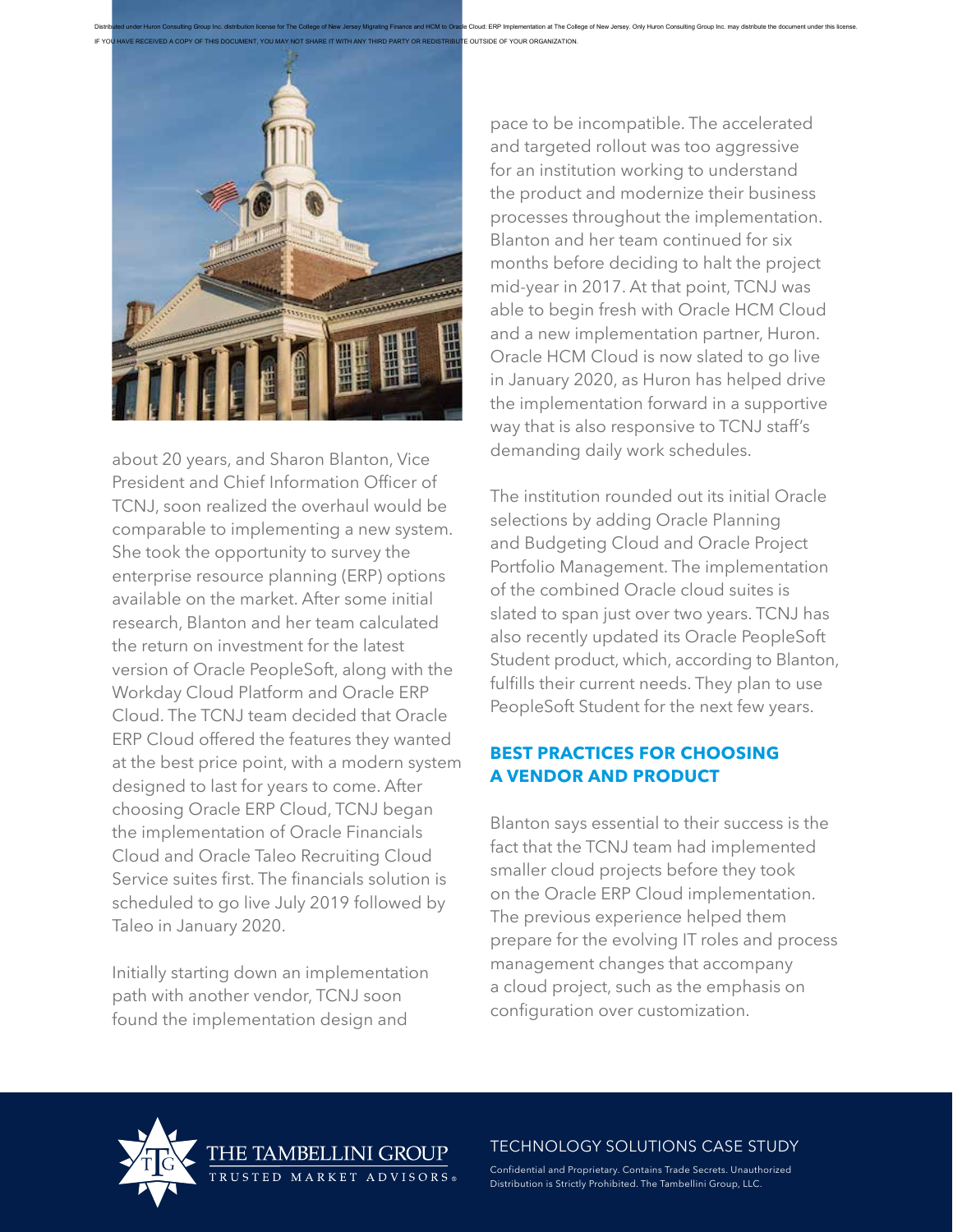Blanton cautions institutions to be extra careful during the product evaluation phase of the procurement process for any cloud product, because it can be easy to misunderstand which features are core to the solution toolset and which are add-on modules to be purchased separately. Diligence during product evaluation ensures that all the expected functionality is included in the budget. She also encourages institutions to ask about details specific to the vendor culture, such as the cadence of product updates and the way product support will operate. Blanton stresses that, "when buying a product, an institution is also buying into the ecosystem and methodology of the vendor."

Because Oracle is such a large company, the TCNJ team initially relied on their Oracle sales team to connect them with the right Oracle contacts. Once the institution signed their contract with Oracle, they were assigned an Implementation Success Manager. After implementation, their primary contact will became their Customer Success Manager. According to Blanton, these contacts were all vital resources throughout the project. She emphasizes the importance of providing regular updates to the Oracle contacts and including them in meetings. Constant communication helped the university understand Oracle's workflow and how TCNJ could fit their processes within that structure. When the TCNJ team raised concerns, their Oracle Success Manager often could provide them with internal Oracle resources that were previously invisible to the institution.

## **BEST PRACTICES FOR CHOOSING AN IMPLEMENTATION PARTNER**

Blanton found the process of choosing an implementation partner to be more challenging than selecting the solution. After their issues with the first financials product implementation partner, TCNJ was deliberate in ensuring their new partner could adapt to the pace of the institution and factor in the necessary time to improve business processes. It was vital that their new partner have an awareness and understanding of the nuances of higher education institutions, such as fluctuations in their annual schedule and blackout dates during specific months.

TCNJ chose Huron because of the company's successful track record implementing cloud solutions in similar institutions. The college first hired Huron to help them through a smaller chart of accounts project. Seeing Huron was a good fit, TCNJ felt comfortable diving into the Oracle ERP Cloud implementation.

## **IMPLEMENTATION AND CHANGE MANAGEMENT**

TCNJ's Oracle ERP Cloud implementation required the TCNJ team to adopt a different mindset than their previous approaches with older ERP systems. Blanton says the key to change management is frequent and consistent communication to define the new roles within the IT department and throughout the university. The cloud project relied on configuration rather than the design-oriented, development-heavy



### TECHNOLOGY SOLUTIONS CASE STUDY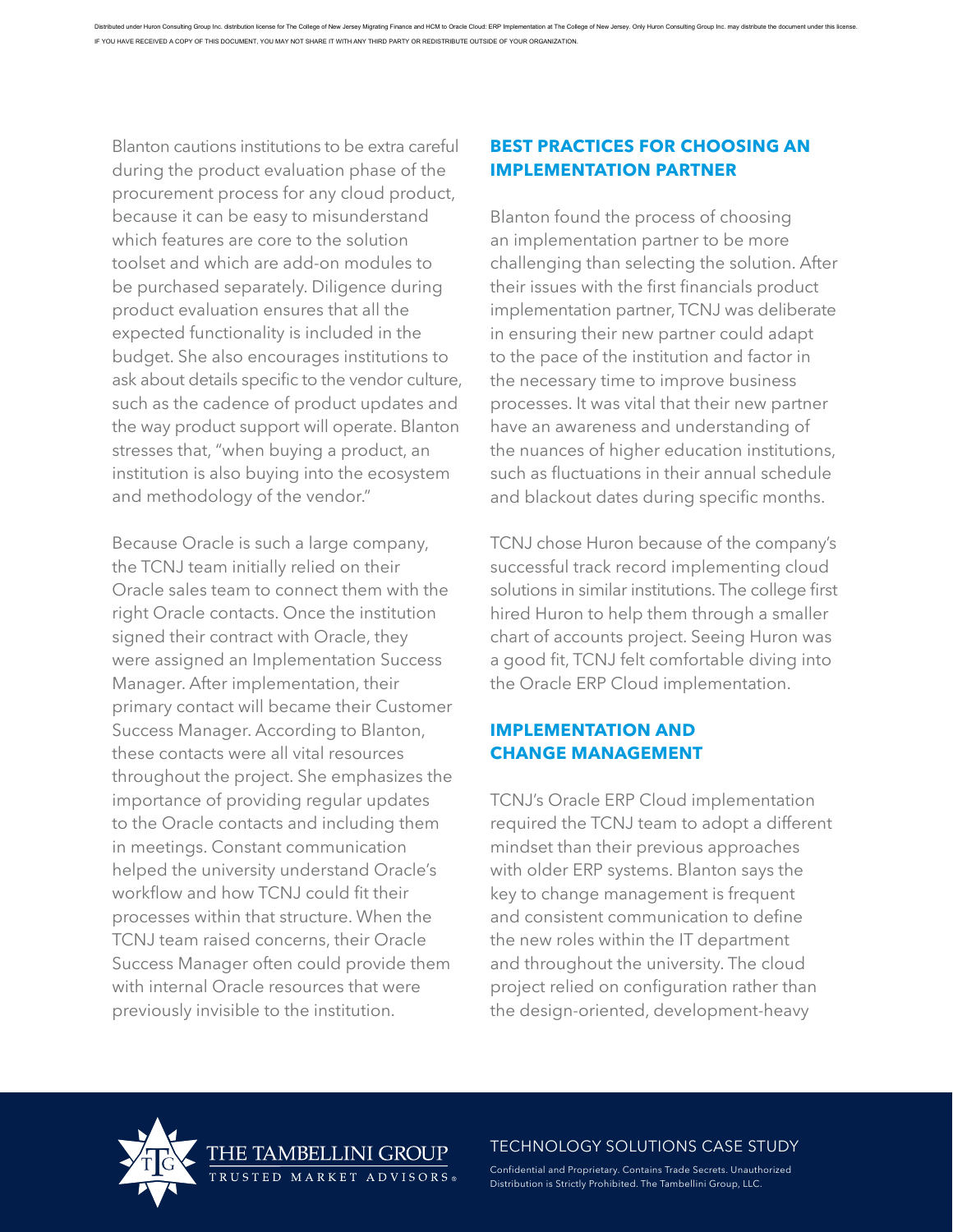

methods of TCNJ's past implementations. Instead of having developers customize the software to fit existing processes, TCNJ staff had to analyze business processes and figure out how to fit them into the existing technology and framework of the Oracle ERP Cloud platform. Moving to the cloud transformed the underlying technology across all financial, administrative, and research functions of the college. A key benefit for TCNJ is that this new cloud infrastructure has provided an opportunity to unify previously siloed departmental projects and platforms.

According to Blanton, hiring backfill staff several months prior to starting the project would have allowed the project to move much more quickly. It has been difficult for some of the experts in particular areas to dedicate the necessary time to the implementation project alongside their other day-to-day responsibilities. Had the resources been available, hiring staff members to fill in functional areas would have enabled the core team to better focus on outside priorities without slowing the project.

 $ADVISORS$ 

Blanton notes that hiring backfill staff after the project has begun is not ideal, because the core team has to take extra time to train them. With the limited resources available, Blanton has been able to backfill the TCNJ staff in smaller, task-oriented areas, which has offered relief to the more seasoned functional teams. She stresses that it is easy to underestimate the amount of work the implementation will require—not just for IT staff, but for functional teams as well.

## **SUCCESS FACTORS FROM ORACLE'S PERSPECTIVE**

According to Oracle, Blanton made a point to include as many university stakeholders as possible, which has been a key to the successful implementation. Oracle worked with her in a consultative way, to help with the challenge of moving from the institution's on-premises PeopleSoft platform to Oracle ERP Cloud, and to help with vocalizing and preparing the institution for the corresponding changes in business processes.



### TECHNOLOGY SOLUTIONS CASE STUDY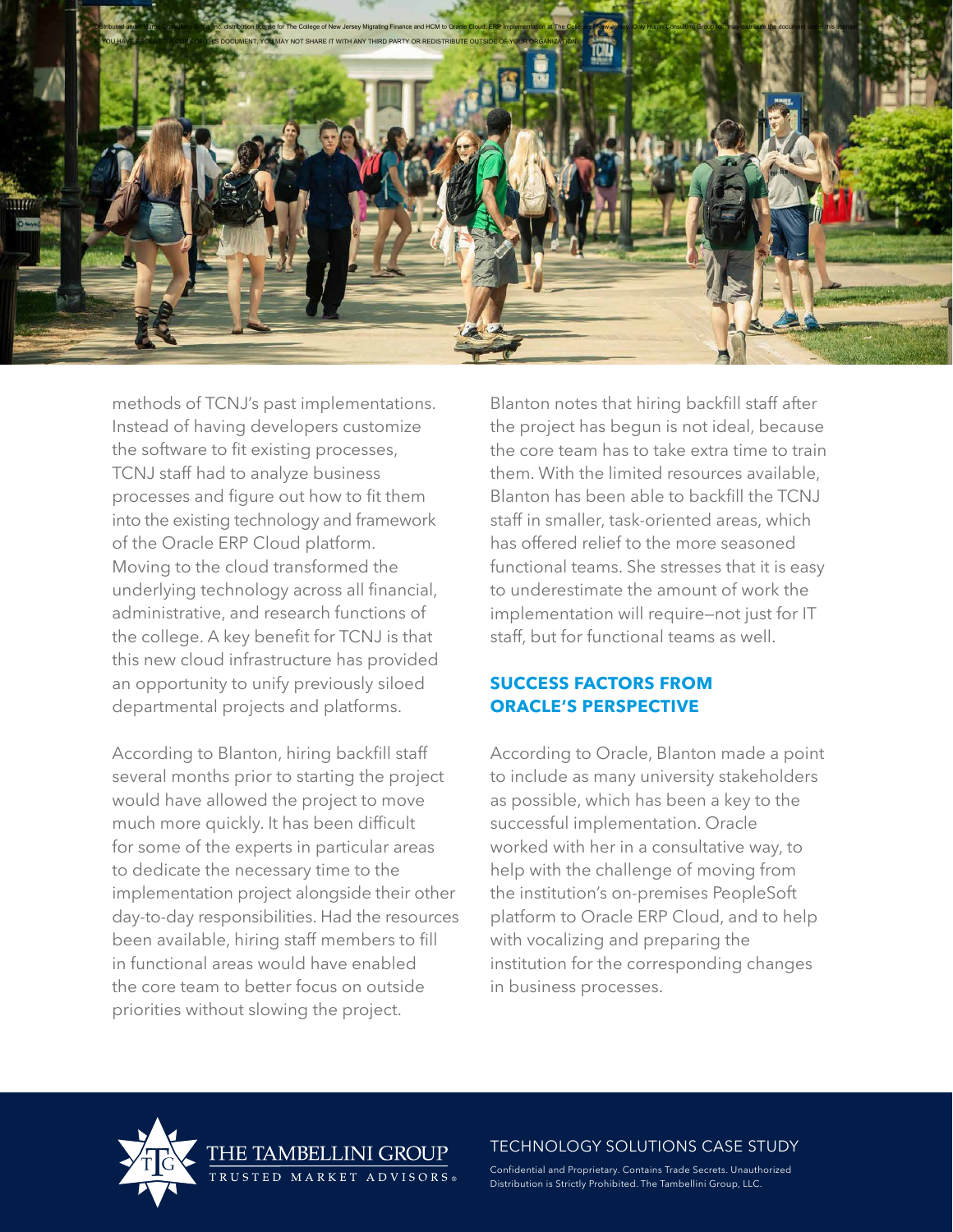

Oracle found it essential to ask probing questions that would help both the company and institution know what to expect out of the project. For example, Blanton educated Oracle on some of TCNJ's process-related details to help Oracle provide the best guidance and most accurate roadmap possible. Oracle also oriented the college to the wide array of self-service tools available to them.

### **TCNJ SEES BENEFITS**

TCNJ sees benefits in the increased transparency of departmental workflows and the user independence that Oracle's self-service cloud platform enables. With PeopleSoft, TCNJ had created many side processes and custom applications to fill in gaps; however, with no real view into those systems and data, it was difficult to manage and improve workflows. With the new cloud system in place, users will be

 $A D V I S O R S$ 

able to log in and easily find the data they need at any given time. TCNJ is also looking forward to deprovisioning some of the older software and servers they have used to prop up the gaps in PeopleSoft, as this will create resources they can shift elsewhere. Further, for TCNJ faculty specifically, the new cloud system will offer access to more data and better reporting tools, enabling more detailed and accurate planning.

### **REFERENCES**

As part of this research, Tambellini briefed with Sharon Blanton, Vice President and Chief Information Officer of The College of New Jersey, and Chris Wandling, Cloud Applications Sales Manager at Oracle. Those briefings helped inform this case study. Information in this study was also gathered from www.tcnj.edu and www.usnews.com/ best-colleges/college-of-new-jersey-2642. The podcast episode of one of the interviews that informed this case study can be found at www.thetambellinigroup.com/ moving-finance-and-hr-to-oracle-cloud-withsharon-blanton/.

Photo Credits

Page 2: Green Hall, ©The College of New Hersey, www.tcnj.edu. Page 4: Student on campus, ©The College of New Hersey, www.facebook.com/tcnjlions

Page 5: Bronze Lion, ©The College of New Hersey, www.tcnj.edu.



TECHNOLOGY SOLUTIONS CASE STUDY

Page 1: Brower Student Center, ©The College of New Hersey, www.tcnj.edu.